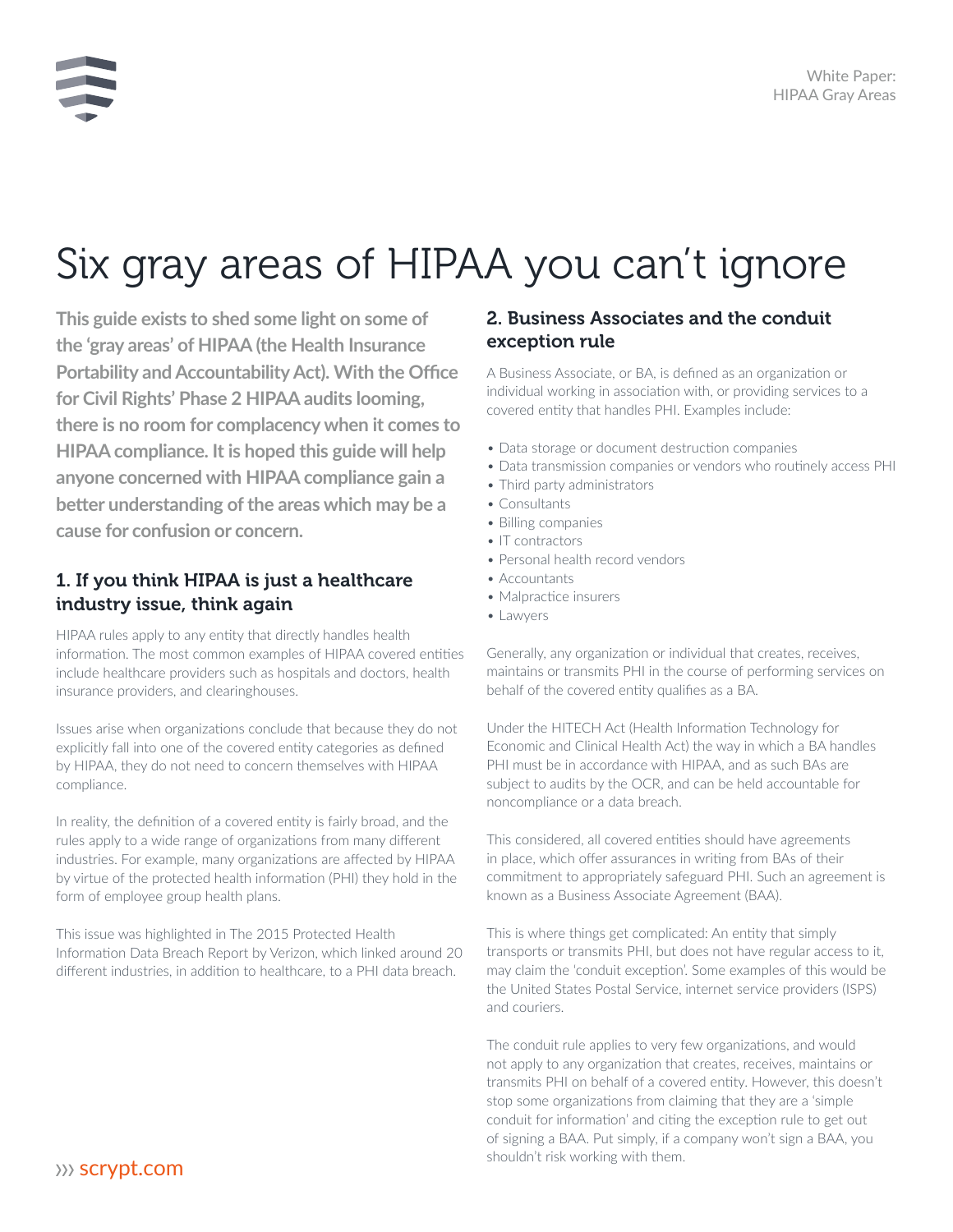## 3. When is PHI not PHI?

While PHI should be protected at all costs, there are instances when health information may be made publically available. HHS states that in recognition of the potential utility of health information, even when it is not individually identifiable, section §164.502(d) of the HIPAA Privacy Rule permits entities to create information that is not individually identifiable by following the deidentification standard and implementation specifications (section §164.514(a)-(b)).

Essentially, these provisions allow an entity to disclose health information providing it does not form a basis to make an individual personally identifiable. The National Center of Health Statistics is a good example of a data source that publishes de-identified health information.

The HIPAA Privacy Rule provides two de-identification methods:

1) a formal determination by a qualified expert, or;

2) the removal of specified individual identifiers as well as absence of actual knowledge by the covered entity that the remaining information could be used alone or in combination with other information to identify the individual.

Once information is de-identified, it is no longer considered PHI, and it therefore no longer covered by the HIPAA privacy rule. In other words, once de-identified, data can be used freely.

But (and it's a big but) even when properly applied, both deidentification methods retain a degree of risk. This risk may be very small, but it is not impossible that de-identified data could be linked back to the individual to whom it corresponds.

## 4. Addressable HIPAA Safeguards are not optional

The three sets of safeguards that define security standards to help ensure the confidentiality of patient information and prevent a breach of PHI are physical, administrative, and technical.

The technical safeguards are broken down into 6 standards that focus on the technology that protects and controls access to PHI. Under these 6 standards, there are 9 key areas that organizations need to implement. These standards are classified as either 'required' or 'addressable', and include:

#### **1.Access Control**

- Unique User Identification (required): Assign a unique name and/ or number for identifying and tracking user identity
- Emergency Access Procedure (required): Establish (and implement as needed) procedures for obtaining necessary ePHI during an emergency
- Automatic Logoff (addressable): Implement electronic procedures that terminate an electronic session after a predetermined time of inactivity
- Encryption and Decryption (addressable): Implement a mechanism to encrypt and decrypt ePHI
- **2.Audit Controls (required):** Implement hardware, software, and/ or procedural mechanisms that record and examine activity in information systems that contain or use ePHI
- **3.Integrity Mechanism to Authenticate ePHI (addressable):**  Implement electronic mechanisms to corroborate that ePHI has not been altered or destroyed in an unauthorized manner
- **4.Authentication (required):** Implement procedures to verify that a person or entity seeking access to ePHI is the one claimed
- **5.Transmission Security Integrity Controls (addressable):** Implement security measures to ensure that electronically transmitted ePHI is not improperly modified without detection until disposed of
- **6.Transmission Security Encryption (addressable):** Implement a mechanism to encrypt ePHI whenever deemed appropriate

The 'addressable' standards are where confusion often arises.

By ignoring standards classified as addressable, especially around encryption, covered entities and business associates increase the risk of fines for noncompliance and leave themselves more vulnerable to breaches. Fines are very likely to be handed to organizations should they experience a data breach as a result of not using encryption, even if a risk assessment is in place. This is expected to be one of the key areas OCR focus on when conducting phase 2 HIPAA audits.

In summary, addressable standards must not be misconstrued as optional, because they are not.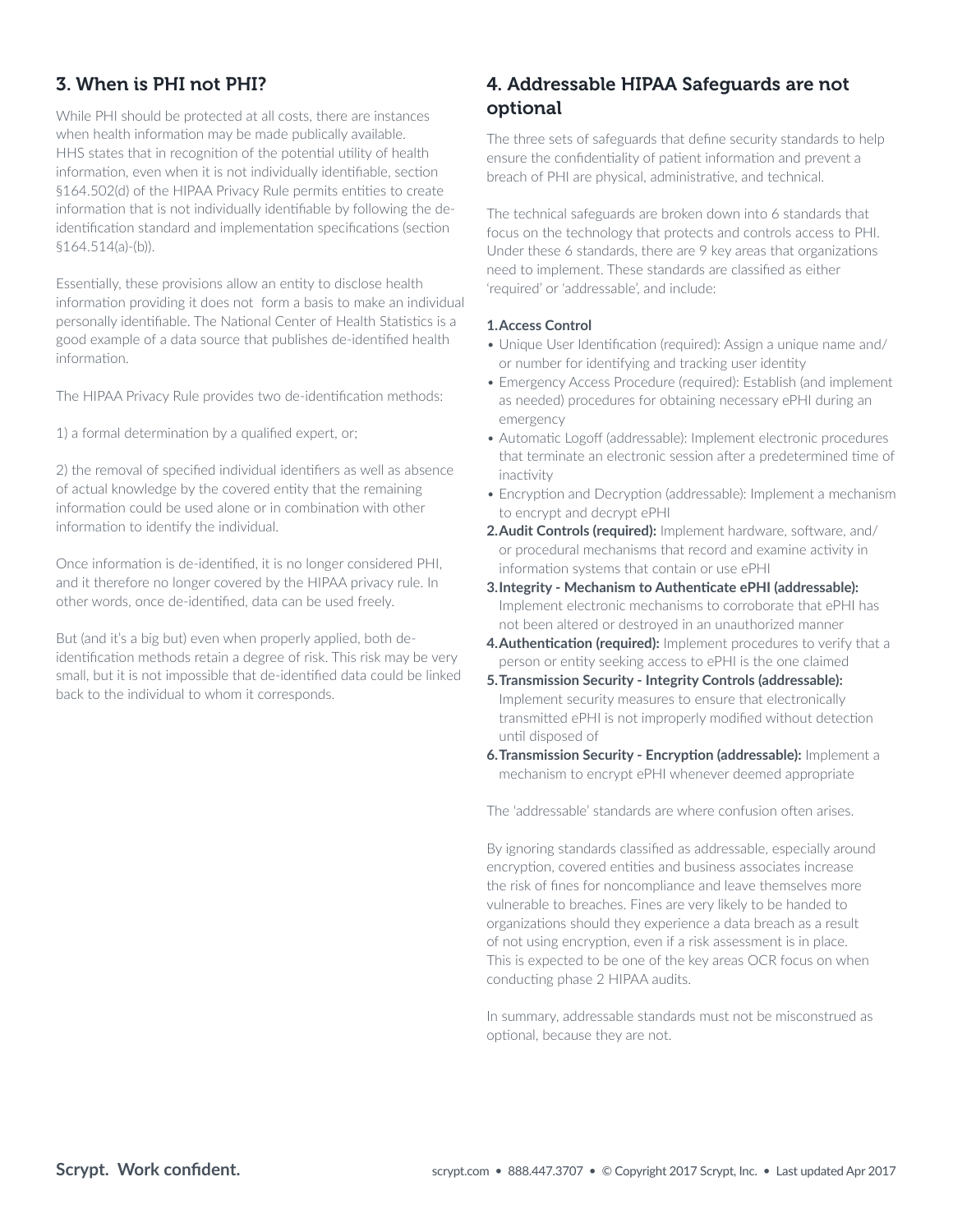## 5. The differing penalties for noncompliance

Failure to comply with HIPAA can result in both civil and criminal penalties. Civil penalties, which are enforced by OCR, are monetary and vary from \$100 to \$1.5 million, while criminal penalties, enforced by the U.S. Department of Justice, can result in imprisonment for 10 years or more.

#### **Civil penalties**

The "American Recovery and Reinvestment Act of 2009" (ARRA) that was signed into law in 2009, established a tiered structure for civil penalties. The following chart outlines the tiered civil penalty structure for HIPAA violations:

| <b>HIPAA</b><br><b>Violation</b>                                                                                                      | <b>Minimum</b><br><b>Penalty</b>                                                              | <b>Maximum</b><br><b>Penalty</b>                                                                                |
|---------------------------------------------------------------------------------------------------------------------------------------|-----------------------------------------------------------------------------------------------|-----------------------------------------------------------------------------------------------------------------|
| Individual did<br>not know (and<br>by exercising<br>reasonable<br>diligence would<br>not have known)<br>that he/she<br>violated HIPAA | \$100 per<br>violation, with an<br>annual maximum<br>of \$25,000 for<br>repeat violations     | \$50,000 per<br>violation, with an<br>annual maximum<br>of \$1.5 million<br>per identical<br>violation per year |
| <b>HIPAA</b> violation<br>due to reasonable<br>cause and not due<br>to willful neglect                                                | \$1,000 per<br>violation, with an<br>annual maximum<br>of \$100,000 for<br>repeat violations  | \$50,000 per<br>violation, with an<br>annual maximum<br>of \$1.5 million<br>per identical<br>violation per year |
| <b>HIPAA</b> violation<br>due to willful<br>neglect but<br>violation is<br>corrected within<br>the 30 day<br>required timeframe       | \$10,000 per<br>violation, with an<br>annual maximum<br>of \$250,000 for<br>repeat violations | \$50,000 per<br>violation, with an<br>annual maximum<br>of \$1.5 million<br>per identical<br>violation per year |
| <b>HIPAA</b> violation<br>is due to willful<br>neglect and is<br>not corrected<br>within the 30 day<br>required timeframe             | \$50,000 per<br>violation, with an<br>annual maximum<br>of \$1.5 million                      | \$50,000 per<br>violation, with an<br>annual maximum<br>of \$1.5 million<br>per identical<br>violation per year |

#### **Criminal penalties**

For a HIPAA violation to be considered criminal, the person who committed the violation must have done so willingly. Much like civil penalties, criminal penalties for HIPAA violations vary in severity, and are largely based on the intent of the individual responsible for the violation. The following chart outlines the tiered criminal penalty structure for HIPAA violations:

| Tier 1 | Reasonable cause or no knowledge of violation -<br>Up to 1 year in jail              |
|--------|--------------------------------------------------------------------------------------|
| Tier 2 | Obtaining PHI under false pretenses -<br>Up to 5 years in jail                       |
| Tier 3 | Obtaining PHI for personal gain or with malicious<br>intent - Up to 10 years in jail |

Confusion often arises regarding the differing laws and associated penalties from state to state: different states have different laws, and fines and prison terms may vary depending on the criminal charges the individual faces. California, for example, has the most stringent patient privacy laws in the country, and was also the first state to enact a security breach notification law. Conversely, there are still a handful of states and territories, including Alabama, New Mexico, and South Dakota which do not currently have a data breach notification law at all.

Furthermore, some state and federal laws allow individuals to sue in court for privacy violations, which can result in significant fines or damages awards, while others do not.

For organizations, particularly those who operate in more than one state, getting to grips with HIPAA compliance is really just the start it's crucial that covered entities and BAs familiarise themselves with federal and state laws too.